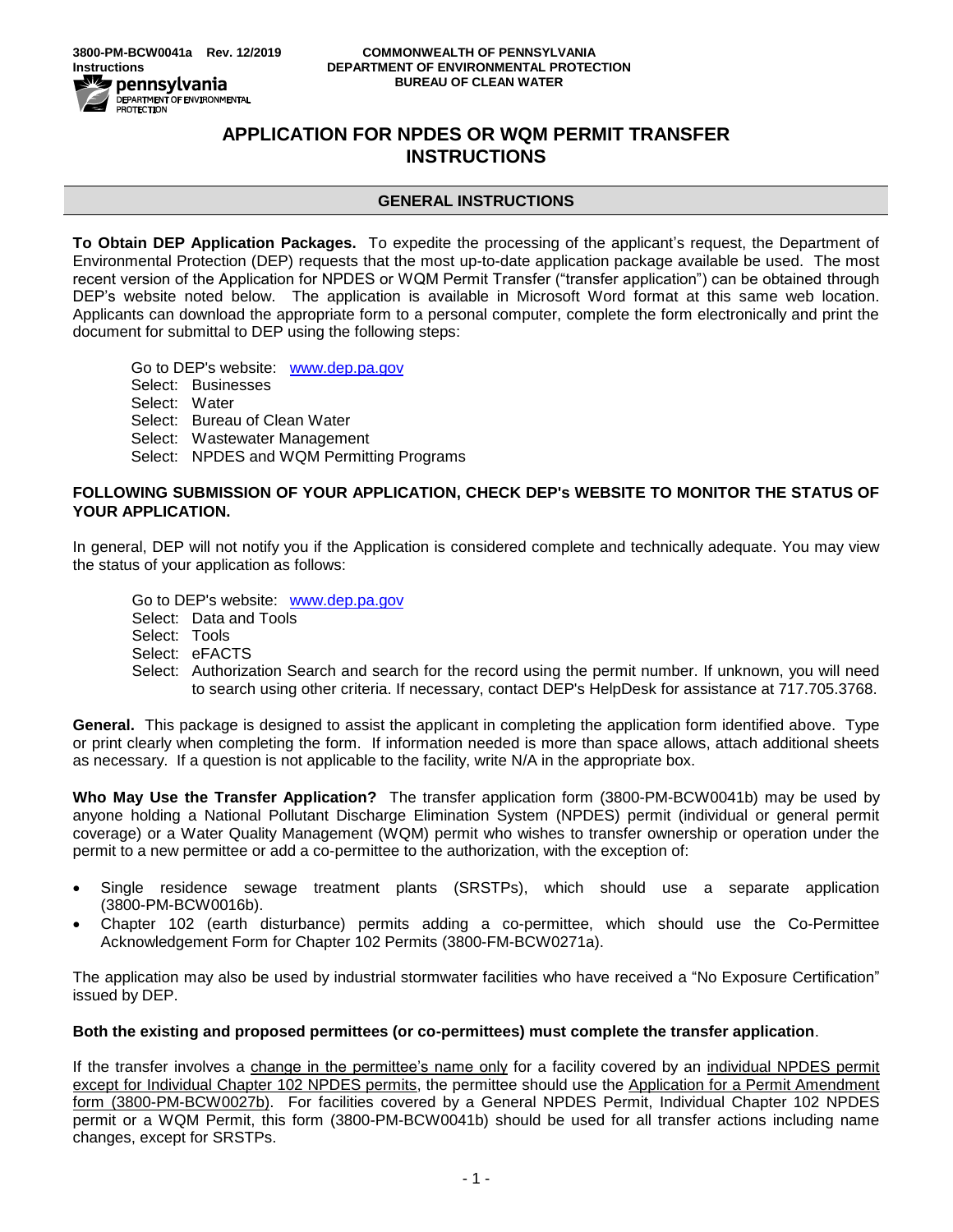**When Must I Submit a Transfer Application?** For transfers of ownership or operation, DEP recommends that the transfer application be submitted at least 30 days in advance of the proposed date of transfer. If the following criteria are met, the transfer is effective automatically on the date of transfer:

- 1) The complete transfer application is submitted at least 30 days in advance of the proposed date of transfer;
- 2) DEP does not notify the existing permittee and the proposed permittee of its intent to modify or revoke and reissue the permit; and
- 3) The proposed permittee is in compliance with existing DEP issued permits, regulations, orders and schedules of compliance, or has demonstrated that any non-compliance with the existing permits has been resolved by an appropriate compliance action or by the terms and conditions of the permit (including compliance schedules set forth in the permit).

**How Will DEP Review My Transfer Application?** For applications meeting the criteria above, DEP will memorialize the transfer by issuing a minor amendment to the permit (generally after the date of transfer) reflecting the name of the new permittee. For applications not meeting these criteria, the permit transfer is not effective until DEP takes an action. In either case, DEP may request additional information to process the application.

If DEP determines that the permit can be transferred, an amended permit will be issued. The amended permit will be mailed to the *new* permittee and a copy of the letter of transmittal will be sent to the *prior* permittee. When transferring *sewage NPDES* permits and *sewage WQM permits with a discharge to groundwater*, the *new* permittee must record the permit with the County Recorder of Deeds under the provisions of the Clean Streams Law.

Transfer applications may be denied where the permitted facilities are in violation of the Clean Streams Law or other environmental statutes or regulations (unless the transfer would help to resolve and correct the violation). Requests may also be denied where the proposed permittee has shown a lack of ability or intention to comply with such laws, regulations, permits and orders (as indicated by past or continuing violations). If DEP determines that the permit cannot be transferred, DEP will return the transfer request and permit documents to the prior permittee with notification that the transfer is denied, stating the reason(s) for the denial and the permittee's rights of appeal. A copy of the notification letter will be sent to the proposed permittee. In such cases DEP's notification letter will explain the steps necessary for the proposed permittee to obtain permit coverage.

**What Must I Attach to the Transfer Application?** Attach the following to the transfer application:

- 1. The permit to be transferred (if available);
- 2. A topographic map identifying the facility and discharge points (outfalls) (if applicable);
- 3. For Chapter 102 NPDES permits only (i.e., discharges of stormwater associated with construction activities), proof that the permittee has recorded an instrument with the Recorder of Deeds that assures disclosure of postconstruction stormwater management (PCSM) best management practices (BMPs) and requirements and responsibilities for long-term operation and maintenance of those BMPs; and
- 4. Electronic Discharge Monitoring Report (eDMR) system registration documents for the proposed permittee or co-permittee, including the eDMR Registration Form (3800-FM-BCW0424) and Trading Partner Agreement (3800-FM-BCW0425), IF any of the following are true:
	- a. The existing permittee is using the eDMR system; or
	- b. The existing permittee has an individual NPDES permit and the facility can be categorized in one of the following sectors: sewage (except small flow treatment facilities (SFTFs) and SRSTPs), industrial waste (except pesticides), and industrial stormwater; or
	- c. The facility is covered by the PAG-03 or PAG-05 NPDES General Permits.

**In addition, if 4.a, 4.b, or 4.c above are true, the proposed permittee must submit a copy of the eDMR Registration Form and Trading Partner Agreement to DEP's Bureau of Clean Water (BCW)**, which is responsible for activating eDMR accounts. Both the eDMR Registration Form and Trading Partner Agreement can be accessed through DEP's eLibrary site [\(www.depgreenport.state.pa.us/elibrary,](http://www.depgreenport.state.pa.us/elibrary) select Forms – Clean Water). Completed forms may be mailed, faxed or emailed to BCW using the information on the registration form. More information on DEP's eDMR system is available at [www.dep.pa.gov/edmr.](http://www.dep.pa.gov/edmr)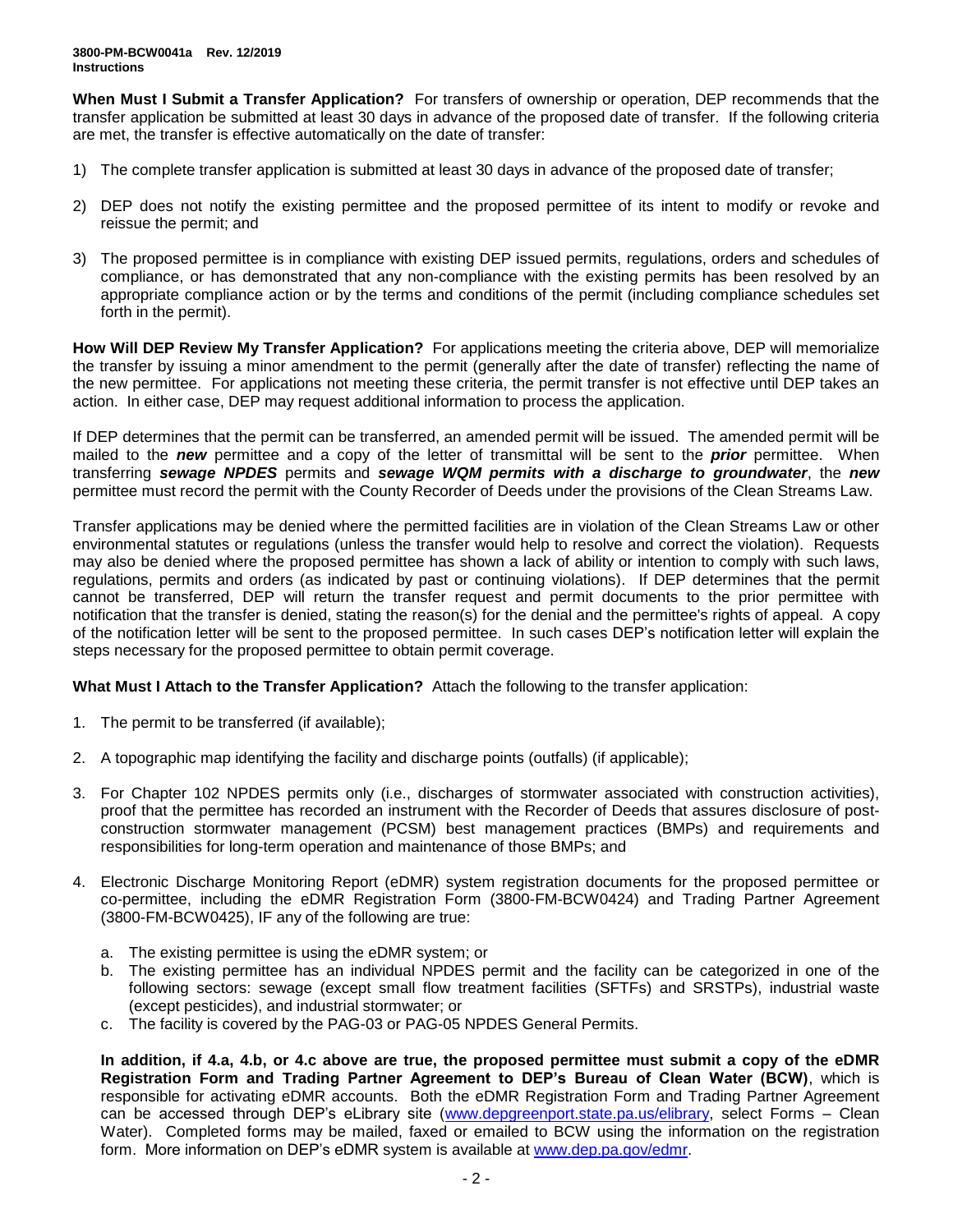**Where Should I Submit the Transfer Application?** Applications for all transfers, except for transfers of Chapter 102 E&S and NPDES permits, must be submitted in duplicate to the appropriate DEP regional office that has jurisdiction over the county where the facilities are located. A listing of DEP's regional offices can be found on DEP's website [\(www.dep.pa.gov\)](http://www.dep.state.pa.us/) by selecting "Regional Resources". For Chapter 102 E&S and NPDES permits, applications must be submitted in duplicate to the appropriate DEP office or delegated county conservation district office that issued the permit.

**Application Fees**. The following table presents the fees due with a transfer application. The amount of the fee depends on the type of facility and type of permit. Where a fee is required, a check payable to *"*Commonwealth of Pennsylvania" must accompany the application. The check or money order should not be more than 10 days old.

| Permit Type (1)                                                             | Facility Type (2)                                                                                                                                                               | Transfer Fee (3),(4) |
|-----------------------------------------------------------------------------|---------------------------------------------------------------------------------------------------------------------------------------------------------------------------------|----------------------|
| Individual NPDES Permit                                                     | Small Flow Treatment Facility (Sewage ≤<br>2,000 gallons per day, not an SRSTP)                                                                                                 | \$100                |
| Individual NPDES Permit                                                     | Other Domestic Wastewater (All Sewage<br>Facilities > 2,000 gallons per day)                                                                                                    | \$200                |
| Individual NPDES Permit                                                     | Industrial Waste (including industrial<br>stormwater and pesticides)                                                                                                            | \$500                |
| Individual NPDES Permit                                                     | Municipal Separate Storm Sewer System<br>(MS4)                                                                                                                                  | \$500                |
| Individual NPDES Permit                                                     | <b>Concentrated Animal Feeding Operation</b><br>(CAFO)                                                                                                                          | \$0                  |
| <b>General NPDES Permit</b>                                                 | All facilities covered by general NPDES<br>permits except SRSTPs and CAFOs,<br>including PAG-03, PAG-04 (SFTFs), PAG-05,<br>PAG-06, PAG-10, PAG-11, PAG-13 and<br><b>PAG-15</b> | \$50                 |
| Water Quality Management (WQM)<br>Permit (Including WQG General<br>Permits) | All facilities covered by WQM permits except<br><b>SRSTPs</b>                                                                                                                   | \$100                |
| Joint PFBC/DEP Pesticide Permits<br>(Chapter 91.38 Permit")                 | All facilities covered by this permit type                                                                                                                                      | \$0                  |
| No Exposure Certification                                                   | All facilities covered by this authorization type                                                                                                                               | \$50                 |
| Construction Stormwater (Chapter 102)                                       | All Individual Chapter 102 NPDES permits<br>and PAG-01 and PAG-02                                                                                                               | \$0                  |
| <b>Individual Erosion and Sediment Control</b><br>Permits                   | All facilities covered by this permit type                                                                                                                                      | \$0                  |

## **NOTES**

- (1) For a change to the permittee's name only (i.e., not a transfer of ownership or operation), a minor amendment fee of \$200 is required for facilities with individual NPDES permits and DEP's Form No. 3800-PM-BCW0027b should be used. For facilities covered by any other permit type (except SRSTPs), this form should be used for name changes.
- (2) For transfers of all permit types related to SRSTPs, use the transfer application specific to SRSTPs (3800-PM-BCW0016b). The transfer fees for SRSTPs are \$50 for Individual NPDES Permits and \$0 for General NPDES Permits (PAG-04) and WQM/WQG-01 Permits.
- (3) If multiple permits are being transferred, the fee that should be attached to the application is the sum of all individual transfer fees identified in this schedule.
- (4) Transfer fees are not required for federal or state agencies that meet the requirements of 25 Pa. Code § 92a.26(i) (contact DEP for clarification if necessary prior to submission).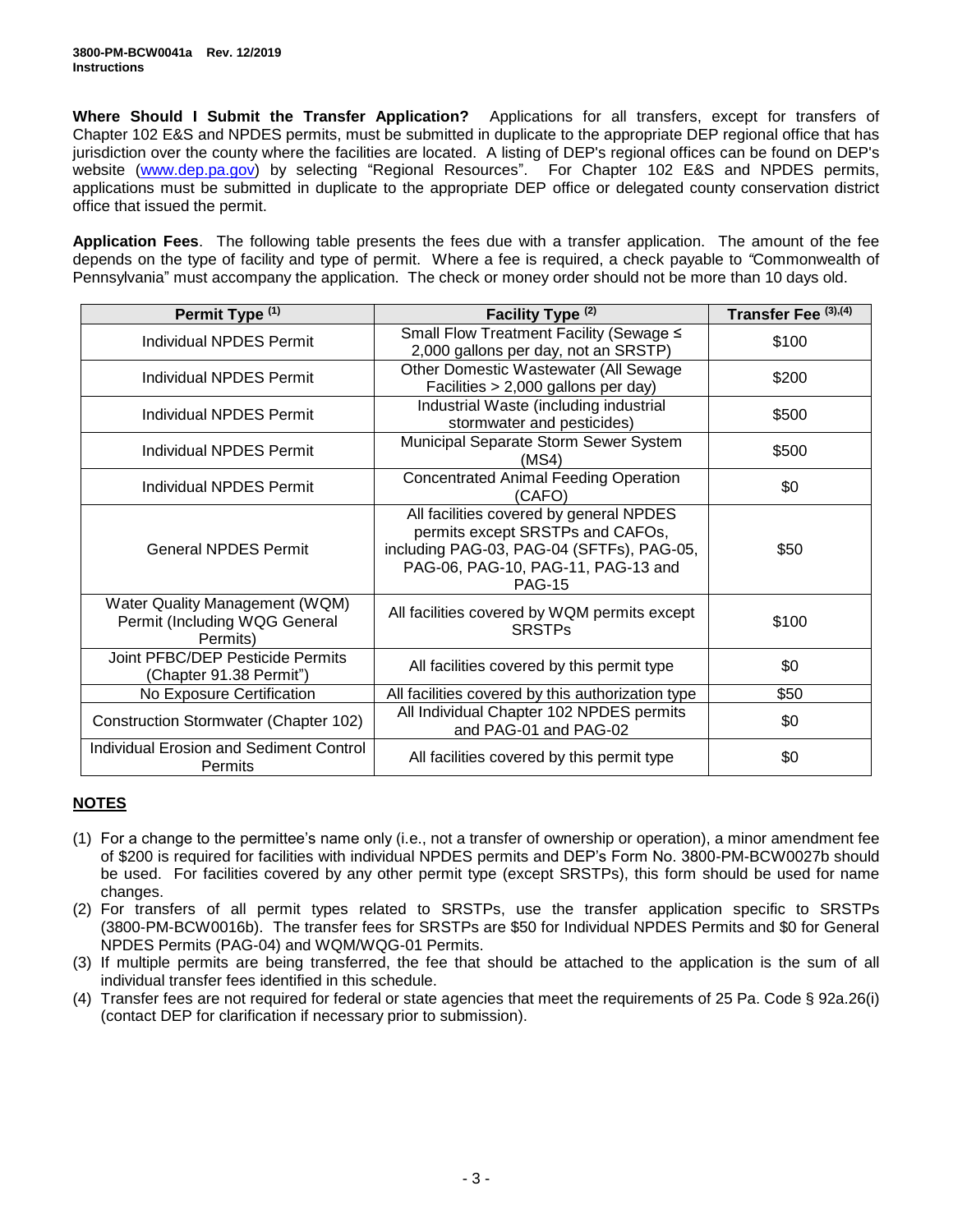#### **APPLICATION – GENERAL INFORMATION**

If known, enter Client ID, Site ID, APS ID and Facility ID. These are identification numbers specific to the applicant, facility, and the most recent permit(s) issued to the applicant. If unknown, leave these fields blank.

In the space provided, enter the permit number(s) of the DEP-issued permit(s) in which the applicant is requesting transfer to a new permittee or the addition of co-permittee(s).

Enter the date of the proposed sale or transfer of ownership or operation. For requests to add co-permittee(s), this field may remain blank.

**Purpose of Application**. Identify the purpose of the application by selecting one of the following boxes: 1) the existing permittee is seeking to transfer the permit(s) to a proposed permittee ("Transfer Permit(s)") or 2) the existing permittee is requesting that DEP add one or more co-permittees.

**eDMR System**. Check the appropriate box to specify whether eDMR Registration Materials are attached and have been sent to DEP's BCW. See the section, "What Must I Attach to the Transfer Application?" above for more information.

**Chapter 102 NPDES permittees** must attach proof that an instrument has been recorded with the Recorder of Deeds that assures disclosure of post-construction stormwater management (PCSM) best management practices (BMPs) and requirements and responsibilities for long-term operation and maintenance of those BMPs.

### **APPLICATION – PERMIT / FACILITY CATEGORY**

Specify the type of permit(s) and facility the transfer application applies to by checking the appropriate box. Sewage facilities with individual NPDES permits should be checked as either "Small Flow Treatment Facility" (if flow is less than or equal to 2,000 GPD and not serving a single residence) or "Other Domestic Wastewater" (all other sewage facilities where flow > 2,000 GPD). Industrial facilities with stormwater discharges only and pesticide activities that are covered by an individual NPDES permit should select "Industrial Waste". Facilities covered by an NPDES General Permit should select "NPDES General Permit," and the appropriate General Permit should be identified (e.g., "PAG-03"). If none of the options are applicable, select the box for "Other" and specify the type of permit in the space provided.

#### **APPLICATION – EXISTING PERMITEE INFORMATION**

**DEP Client ID#.** DEP-wide unique identification number assigned by DEP to the client after client information is entered into DEP's computer system. This one number identifies the client regardless of the program with which the client is working. When replying to DEP, inclusion of this number will make it easier to process the request in a timely manner. If known, enter the Client ID#. If a new client to DEP, skip to the next request for information.

**Client Type/Code.** Enter the code that represents the type of client acting as the responsible authority for the permitted activity.

| <b>Government</b> |                        | <b>Non-Government</b> |                              | <b>Individual</b> |            |
|-------------------|------------------------|-----------------------|------------------------------|-------------------|------------|
| <b>AUTH</b>       | Authority              | <b>ASSOR</b>          | Association/Organization     | <b>INDIV</b>      | Individual |
| <b>CNTY</b>       | County                 | <b>LLC</b>            | Ltd. Liability Company       |                   |            |
| FED               | Federal Agency         | <b>LLP</b>            | Ltd. Liability Partnership   |                   |            |
| <b>MUNI</b>       | Municipality           | <b>NPACO</b>          | Non-Pennsylvania Corporation |                   |            |
| <b>NONPG</b>      | Non-PAG Govt           | <b>OTHER</b>          | Other (Non-Govt)             |                   |            |
| <b>OTHG</b>       | Other (Govt)           | <b>PACOR</b>          | Pennsylvania Corporation     |                   |            |
| <b>SCHDI</b>      | <b>School District</b> | <b>PARTG</b>          | Partnership-General          |                   |            |
| <b>STATE</b>      | <b>State Agency</b>    | <b>PARTL</b>          | Partnership-Limited          |                   |            |
|                   |                        | <b>SOLEP</b>          | Sole Proprietorship          |                   |            |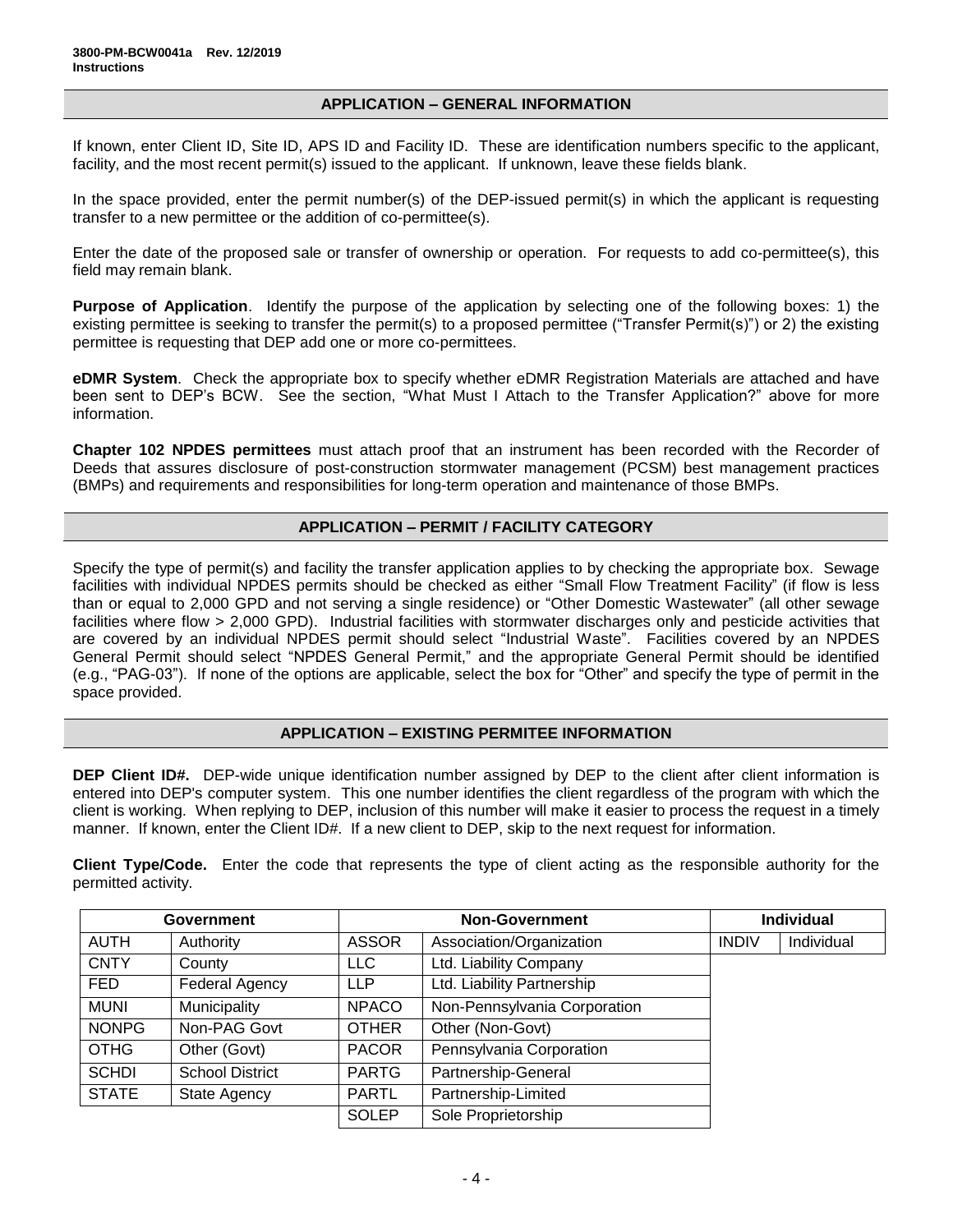**NOTE** – If two individuals' names are listed as the clients, the Client Type/Code of "Partnership-General" should be used.

**Organization Name or Registered Fictitious Name.** Clients other than individuals must provide the name under which they conduct the activity or business for which the permit or other authorization will be issued.

Individuals should complete the "Organization Name" if they conduct their business or activity under a name other than their own (for example, "Jones Construction Company," rather than "Mary Jones").

For partnerships, be sure to list the business name of the partnership as it appears on legal partnership papers.

If the applicant is an individual(s) or partnership, be sure to also provide the appropriate information on the individual name lines.

**Employer ID#.** Also referred to as "Federal Tax ID#." The Employer ID# (EIN) aids DEP in identifying the organization and prevents duplicate data entry from occurring. This information is required.

**Dun & Bradstreet ID#.** If known, supply the applicant's Dun & Bradstreet Identification Number. This information is optional.

**Individual Last Name, First Name, MI, Suffix, Social Security Number.** This information, with the exception of the SSN, must be provided for applicants who are individuals or partnerships. The SSN aids DEP in identifying the individual and prevents duplicate data entry, although it is optional. This information is not accessible by the public or other government agencies.

**Additional Individual Last Name, First Name, MI, Suffix, Social Security Number.** This information, with the exception of the SSN, must be provided for additional applicants who are individuals or partnerships. The SSN aids DEP in identifying the individual and prevents duplicate data entry, although it is optional. This information is not accessible by the public or other government agencies.

**Mailing Address.** The mailing address of the client identified above (this should *not* include locational data that is not appropriate for a mail piece). In addition to the street number and name, PO Box#, RR#, Box#, or Highway Contract# designations, use any appropriate designation and number to further define the mailing address of the applicant.

| e.g., | <b>APT</b> | (Apartment) |        | DEPT (Department) | RM          | (Room) |
|-------|------------|-------------|--------|-------------------|-------------|--------|
|       | BLDG       | (Building)  | FL and | (Floor)           | STE (Suite) |        |

**City, State, ZIP+4, Country.** Enter an appropriate city, borough or town designation (do not enter a township designation in this area). Do *not* use abbreviations for the city name. Use the two-character abbreviation for the state. Include the four-digit extension to the ZIP code. If other than USA, provide country.

**Client Contact Information.** Clients that are organizations must provide the name of a person representing the client (organization). This client contact must be an employee of the organization and must be located at the mailing address of the client and may receive correspondence on behalf of the client. Include the individual's name, title, daytime phone number and e-mail address. DEP will use this contact information for maintaining client data. This individual should be a high-level employee such as CEO, VP, Operations Manager, etc. or someone capable of answering informational questions regarding the organization such as EIN, fictitious name ownership, address data, related organizations, corporate changes, etc. Project contact information should be entered in the Site Contact found in the Site Information section.

## **APPLICATION – SITE INFORMATION**

**DEP Site ID#.** DEP-wide unique identification number assigned to the site after site information is entered into DEP's computer system. This one number identifies the site regardless of the program with which the applicant is working. When replying to DEP, inclusion of this number will make it easier to process the application in a timely manner. Enter the Site ID# if known. If identifying a new site to DEP, skip to the next request for information.

**Site Name.** The name of the site at the specific physical location. Do not use abbreviations, acronyms, etc.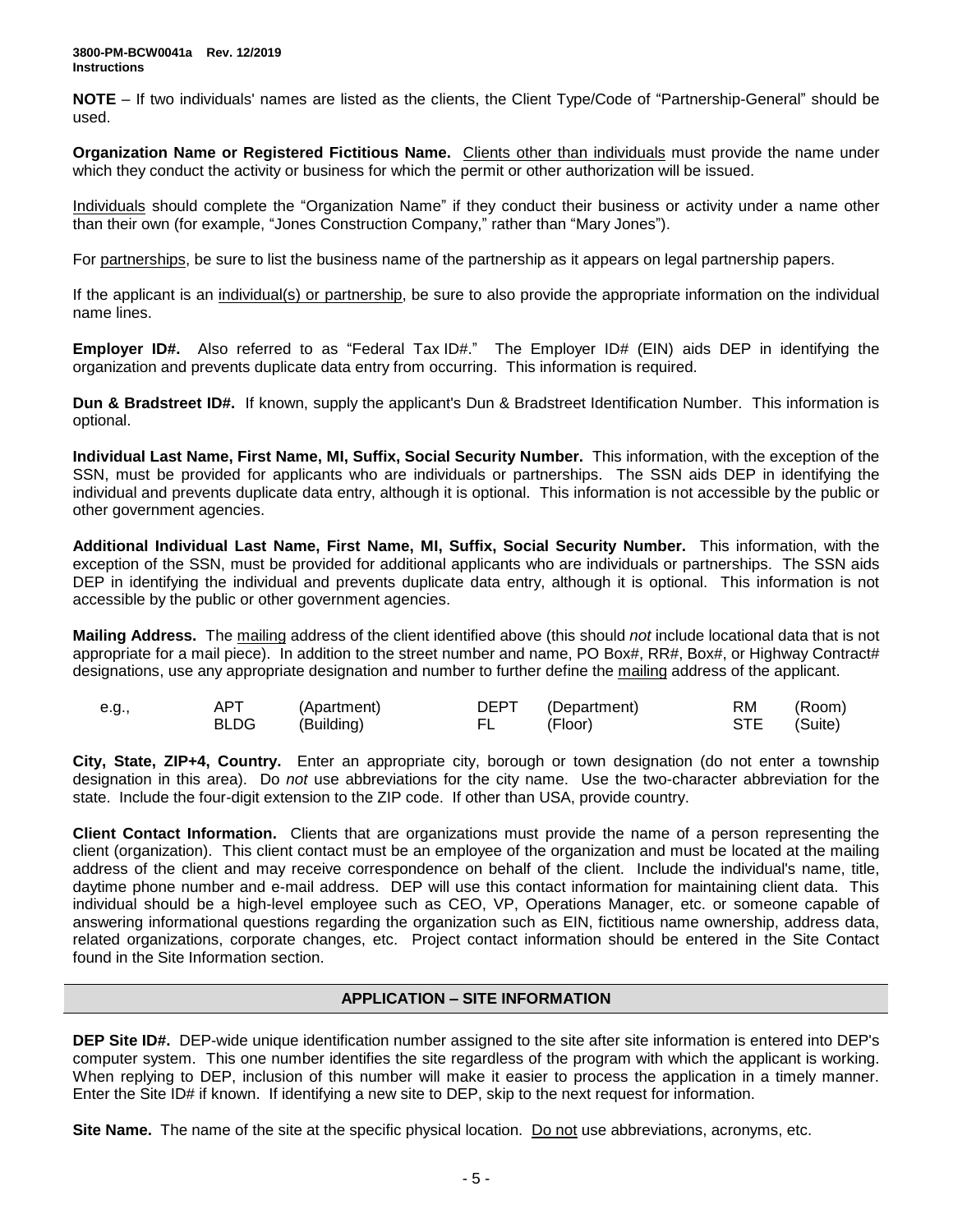**EPA ID#.** If known, supply the EPA ID# for the site (this number is also referred to as a FINDS ID#). This is optional.

**Estimated Number of Employees to be Present at Site.** To assist with future Pollution Prevention and Compliance Assistance initiatives, please include the estimated number of employees to be present at the site once it is active.

**Description of Site.** Provide a written description of the proposed site (e.g., water treatment plant, sewage treatment plant, toy factory, etc.).

**County, Municipality.** Indicate the county(ies) and municipality(ies) in which the site is located. Check the appropriate box to identify the type of municipality entered (city, borough, township).

**Site Location.** Provide the physical address of the location where the permitted activities will occur. No PO Box Numbers will be accepted for site location information. Provide the City (or Municipality), State, and the ZIP+4, if known.

Detailed Written Directions to Site. When providing written directions, do not use PO Box address data. Include landmarks and approximate distances from the nearest highway.

**Site Contact Information.** Provide the name of the person having overall responsibility for environmental matters at the site. Include the individual's name, title, firm, mailing address, daytime phone number and e-mail address (optional).

**NAICS Codes.** Clients applying for an authorization from DEP need to provide the appropriate North American Industry Classification System (NAICS pronounced nākes) code(s) at the Sector level (at a minimum). Enter all NAICS codes that pertain to the activity for which the application is being completed. More than one two- or three-digit NAICS code may be entered in the box provided. Enter the *six*-digit NAICS code if known. This list of NAICS Sector and Subsector level codes is included in this application package or may be found on DEP's website under "Permit and Authorization Packages."

**Site to Client Relationship.** Enter the relationship code that best describes how the client is related to the activity or operation at the site for which the permit is being sought.

| Code         | Type                            | Code         | Type                        |
|--------------|---------------------------------|--------------|-----------------------------|
| OWN          | Owner                           | LESOP        | Lessee/Operator             |
| <b>AGENT</b> | Agent for the Owner or Operator | <b>CONTR</b> | Contractor for the Owner of |
| OWNOP        | Owner/Operator                  | OPR          | Operator                    |
| _ESSE        | Lessee                          | OTHER        | Other (Explain)             |

| Code         | 'ype                            | Code         | Type                                 |
|--------------|---------------------------------|--------------|--------------------------------------|
| <b>OWN</b>   | Owner                           | LESOP        | Lessee/Operator                      |
| AGENT        | Agent for the Owner or Operator | <b>CONTR</b> | Contractor for the Owner or Operator |
| <b>OWNOP</b> | Owner/Operator                  | OPR          | Operator                             |
| <b>LESSE</b> | Lessee                          | OTHER        | Other (Explain)                      |

#### **APPLICATION – FACILITY INFORMATION**

**Facility Name.** Provide the name of the facility (which may be the same as the site name).

**Topographic Map.** Identify the facility and discharge points (outfalls) on a USGS topographical map. Attach a copy of the map with the application.

**Facility Latitude/Longitude.** Provide the latitude and longitude coordinates at the center of the permitted facility or activity.

**Existing Permits.** List all NPDES and WQM permits that have been issued for this facility or activity. Provide the permit type, issued permit number, the date issued, and the name of the agency which issued the permit.

**Facility Description.** Provide a brief description of the permitted facility or activity.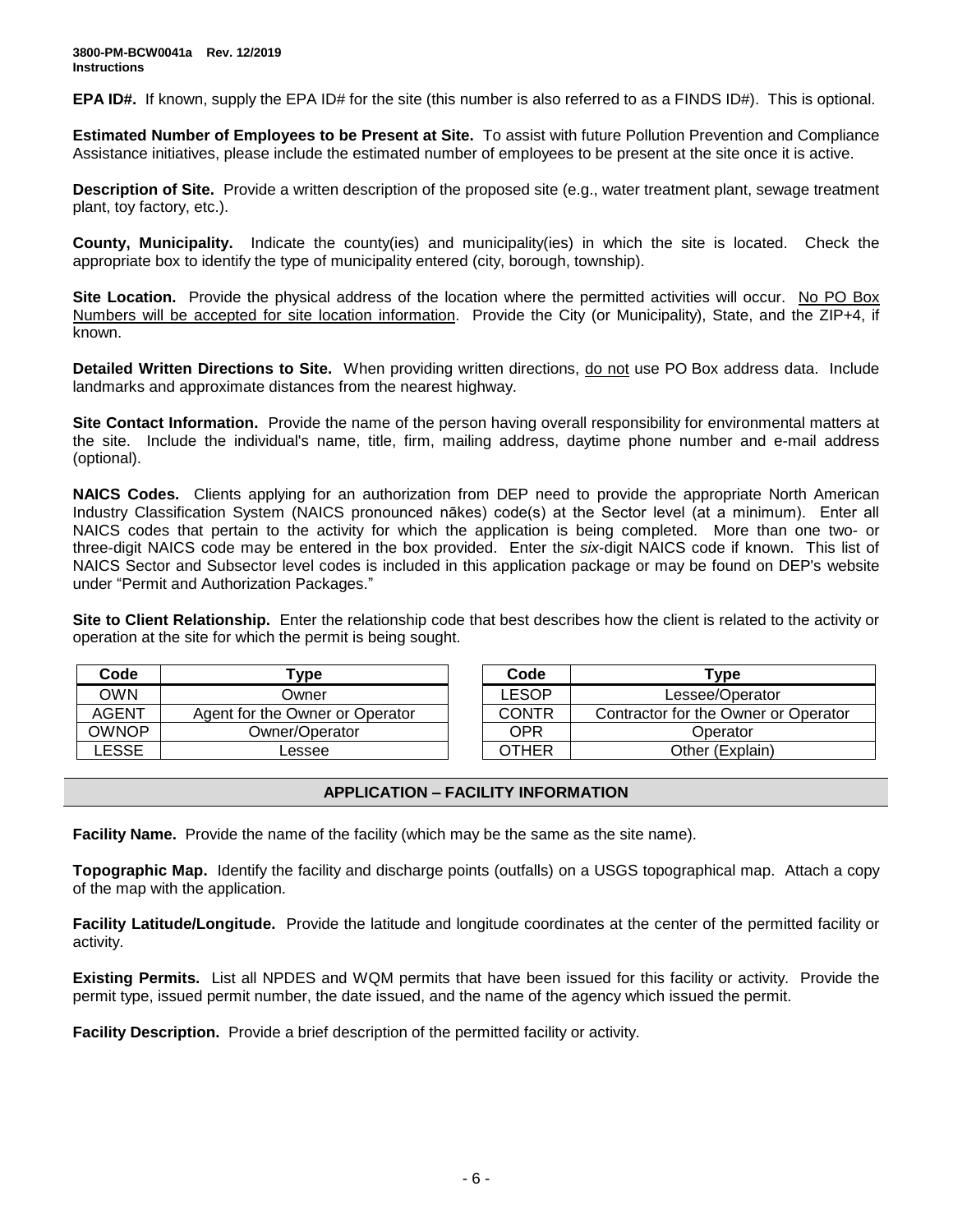#### **APPLICATION – COMPLIANCE HISTORY (EXISTING PERMITTEE)**

Check the appropriate box to indicate if the facility owner or operator is in violation of any DEP regulation, permit, order or schedule of compliance at this or any other facility. If the answer is "No," no further information is needed in this section. If "Yes," list each permit, order and schedule and provide compliance status of the permitted facility or operation. If needed, use additional sheets to provide information on ALL permits.

If the owner or operator is not in compliance with any permit requirement or DEP regulations, attach a narrative description of how the owner or operator will achieve compliance with the permit requirement or regulation, including the schedule for achieving compliance with appropriate milestones.

#### **APPLICATION – CERTIFICATION (EXISTING PERMITTEE)**

The existing permittee must certify that the information contained in the application is true, accurate and complete. The existing permittee must check the appropriate box to indicate that the permit(s) should be relinquished to the proposed permittee, or the existing permittee agrees to include the proposed permittee as a co-permittee on the permit.

#### **The existing permittee must sign the transfer application by one of the following individuals:**

*For individually owned operations* - the owner of the facility must sign the application.

*For a Corporation* - by a responsible corporate officer. For purposes of this section, a responsible corporate officer means a principal executive officer of at least the level of vice president or an authorized representative, if the representative is responsible for the overall operation of the facility from which the discharge described in the application originates.

*For a Partnership or Sole Proprietorship* - by a general partner or the proprietor, respectively.

*For a Municipality* - state, federal or other public agency - by either a principal executive officer, ranking elected official or other authorized employee. For purposes of this application, a principal executive officer of a federal agency includes:

- 1. The chief executive officer of the agency; or
- 2. A senior executive officer having responsibility for the overall operations of a principal geographic unit of the agency (e.g., Regional Administrator of EPA).

If signed by a person other than the above, written notification of delegation of signatory authority must be submitted to DEP along with the application.

#### **APPLICATION – PROPOSED PERMITTEE / CO-PERMITTEE INFORMATION**

Complete this section for the proposed permittee or co-permittee as described in the **APPLICATION – EXISTING PERMITEE INFORMATION** section of these instructions, above.

#### **APPLICATION – DISCHARGE INFORMATION**

Check the appropriate boxes to indicate whether the quantity (flow or pollutant mass loads) or quality (pollutant concentrations) of any discharge at the facility to surface waters will change following the transfer of the permit(s) or the addition of co-permittee(s). If no changes are expected, check the appropriate boxes in the "No Change" column. If changes are expected, explain the reason(s) in the space provided or attach additional sheets.

**NOTE** – If changes are proposed, DEP may require the submission of a separate application in order to evaluate the proposal further.